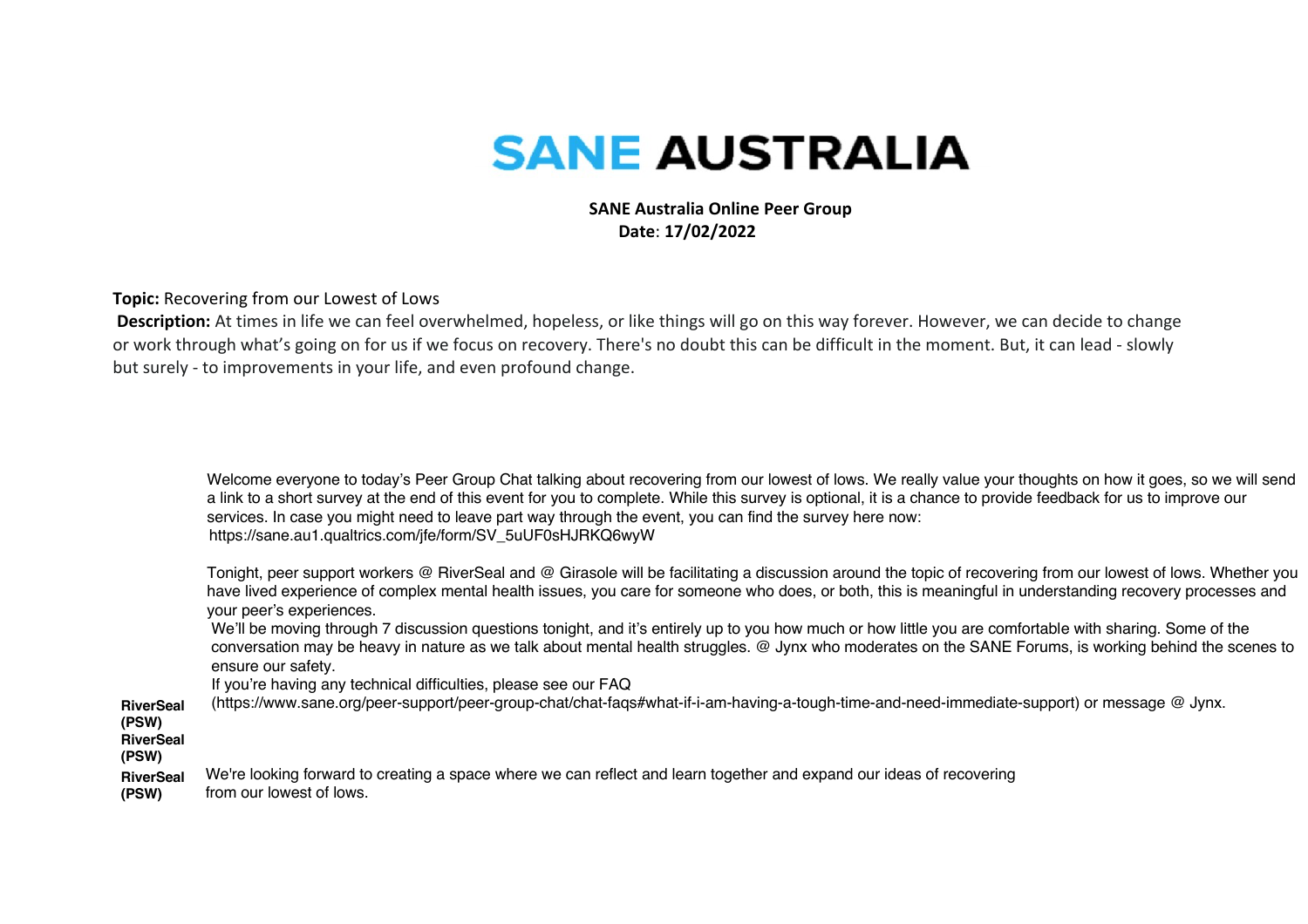| Hi @Snowie and @Zoe7 !:) Welcome<br>(PSW)<br><b>RiverSeal</b><br>Welcome everyone! Feel free to introduce yourselves. I'm @ RiverSeal<br>(PSW)<br>Zoe7<br>Hi @Girasole (Peer Worker) @Snowie @RiverSeal (PSW)<br>Jynx<br>(Moderato<br>Hey all! Welcome :purple_heart:<br>r)<br>Just a reminder before we get started tonight - this conversation may reflect on really difficult times in our lives. While it's important we can come together to<br>share, learn from, and support each other, we will also need to remember our Safety guideline: As language can be triggering or elicit a trauma response,<br>out of respect for people with a lived experience, please do not publish content that contains graphic or specific details, or any descriptive account, of: -your<br>or anyone else's medication or dosages -eating disorder behaviours (recommending diets, descriptive weight loss/gain strategies or any numbers relating to<br>weight, BMI, clothing size, calories or exercise) -self-harm methods -suicide methods -sexual or physical abuse -or any other content that others may find<br><b>RiverSeal</b><br>distressing or harmful in any way Thank you<br>(PSW)<br>Zoe7<br>and @Jynx (Moderator)<br><b>RiverSeal</b><br>What's bringing you to tonight's topic? What are you hoping to get out of the discussion?<br>(PSW)<br>Hoping to help others see how far you can fall and then finding a little hope to move forward<br>Zoe7<br><b>RiverSeal</b><br>That's great you would like to help others to move forward @Zoe7 !<br>(PSW)<br>My hope is to be able to share some of my experiences, and to hear from other people's experiences of recovery. Whether you're here now or reading the<br>transcript afterwards, together I hope we can learn, and gain inspiration, support and ideas from each other. Especially for anyone who is in a really low poin<br>t at the moment, I hope that hearing how others have been able to move forward in recovery is inspiring in demonstrating that recovery with complex mental<br>Girasole<br>health is possible. And I hope that they can gain some practical ideas of how that might be possible for them<br>(PSW)<br>Jynx<br>As always am here for support, but I am keen to see how folks have navigated some of the most challenging times in their lives and<br>(Moderat<br>come out the other side. I know for myself, sometimes I'm still bewildered by how not-terrible my life has become of late.<br>or)<br>I'm hoping to find meaning in some of my experiences and share with others who have been or are in a similar<br><b>RiverSeal</b><br>(PSW)<br>space.<br>@Snowie I would like to hear from you Hon as I know you are very much in that low place right now - what would you<br>like to hear from all of us?<br>Zoe7<br>Just following along at the moment Zoe, hoping to get out something<br>Snowie<br><b>RiverSeal</b><br>What feelings or emotions were present for you in your lowest of lows?<br>(PSW)<br>Zoe7<br>No worries Hon - whatever you need @Snowie :heart_eyes: | <b>RiverSeal</b><br>(PSW)<br>Girasole | We will be starting the discussion shortly, and will just allow a bit more time for people to log on and<br>join ♥ |
|------------------------------------------------------------------------------------------------------------------------------------------------------------------------------------------------------------------------------------------------------------------------------------------------------------------------------------------------------------------------------------------------------------------------------------------------------------------------------------------------------------------------------------------------------------------------------------------------------------------------------------------------------------------------------------------------------------------------------------------------------------------------------------------------------------------------------------------------------------------------------------------------------------------------------------------------------------------------------------------------------------------------------------------------------------------------------------------------------------------------------------------------------------------------------------------------------------------------------------------------------------------------------------------------------------------------------------------------------------------------------------------------------------------------------------------------------------------------------------------------------------------------------------------------------------------------------------------------------------------------------------------------------------------------------------------------------------------------------------------------------------------------------------------------------------------------------------------------------------------------------------------------------------------------------------------------------------------------------------------------------------------------------------------------------------------------------------------------------------------------------------------------------------------------------------------------------------------------------------------------------------------------------------------------------------------------------------------------------------------------------------------------------------------------------------------------------------------------------------------------------------------------------------------------------------------------------------------------------------------------------------------------------------------------------------------------------------------------------------------------------------------------------------------------------------------------------------------------------------------------------------------------------------------------------------------------------------------------------------------------------------------------------------------------------------------------------------|---------------------------------------|--------------------------------------------------------------------------------------------------------------------|
|                                                                                                                                                                                                                                                                                                                                                                                                                                                                                                                                                                                                                                                                                                                                                                                                                                                                                                                                                                                                                                                                                                                                                                                                                                                                                                                                                                                                                                                                                                                                                                                                                                                                                                                                                                                                                                                                                                                                                                                                                                                                                                                                                                                                                                                                                                                                                                                                                                                                                                                                                                                                                                                                                                                                                                                                                                                                                                                                                                                                                                                                                    |                                       |                                                                                                                    |
|                                                                                                                                                                                                                                                                                                                                                                                                                                                                                                                                                                                                                                                                                                                                                                                                                                                                                                                                                                                                                                                                                                                                                                                                                                                                                                                                                                                                                                                                                                                                                                                                                                                                                                                                                                                                                                                                                                                                                                                                                                                                                                                                                                                                                                                                                                                                                                                                                                                                                                                                                                                                                                                                                                                                                                                                                                                                                                                                                                                                                                                                                    |                                       |                                                                                                                    |
|                                                                                                                                                                                                                                                                                                                                                                                                                                                                                                                                                                                                                                                                                                                                                                                                                                                                                                                                                                                                                                                                                                                                                                                                                                                                                                                                                                                                                                                                                                                                                                                                                                                                                                                                                                                                                                                                                                                                                                                                                                                                                                                                                                                                                                                                                                                                                                                                                                                                                                                                                                                                                                                                                                                                                                                                                                                                                                                                                                                                                                                                                    |                                       |                                                                                                                    |
|                                                                                                                                                                                                                                                                                                                                                                                                                                                                                                                                                                                                                                                                                                                                                                                                                                                                                                                                                                                                                                                                                                                                                                                                                                                                                                                                                                                                                                                                                                                                                                                                                                                                                                                                                                                                                                                                                                                                                                                                                                                                                                                                                                                                                                                                                                                                                                                                                                                                                                                                                                                                                                                                                                                                                                                                                                                                                                                                                                                                                                                                                    |                                       |                                                                                                                    |
|                                                                                                                                                                                                                                                                                                                                                                                                                                                                                                                                                                                                                                                                                                                                                                                                                                                                                                                                                                                                                                                                                                                                                                                                                                                                                                                                                                                                                                                                                                                                                                                                                                                                                                                                                                                                                                                                                                                                                                                                                                                                                                                                                                                                                                                                                                                                                                                                                                                                                                                                                                                                                                                                                                                                                                                                                                                                                                                                                                                                                                                                                    |                                       |                                                                                                                    |
|                                                                                                                                                                                                                                                                                                                                                                                                                                                                                                                                                                                                                                                                                                                                                                                                                                                                                                                                                                                                                                                                                                                                                                                                                                                                                                                                                                                                                                                                                                                                                                                                                                                                                                                                                                                                                                                                                                                                                                                                                                                                                                                                                                                                                                                                                                                                                                                                                                                                                                                                                                                                                                                                                                                                                                                                                                                                                                                                                                                                                                                                                    |                                       |                                                                                                                    |
|                                                                                                                                                                                                                                                                                                                                                                                                                                                                                                                                                                                                                                                                                                                                                                                                                                                                                                                                                                                                                                                                                                                                                                                                                                                                                                                                                                                                                                                                                                                                                                                                                                                                                                                                                                                                                                                                                                                                                                                                                                                                                                                                                                                                                                                                                                                                                                                                                                                                                                                                                                                                                                                                                                                                                                                                                                                                                                                                                                                                                                                                                    |                                       |                                                                                                                    |
|                                                                                                                                                                                                                                                                                                                                                                                                                                                                                                                                                                                                                                                                                                                                                                                                                                                                                                                                                                                                                                                                                                                                                                                                                                                                                                                                                                                                                                                                                                                                                                                                                                                                                                                                                                                                                                                                                                                                                                                                                                                                                                                                                                                                                                                                                                                                                                                                                                                                                                                                                                                                                                                                                                                                                                                                                                                                                                                                                                                                                                                                                    |                                       |                                                                                                                    |
|                                                                                                                                                                                                                                                                                                                                                                                                                                                                                                                                                                                                                                                                                                                                                                                                                                                                                                                                                                                                                                                                                                                                                                                                                                                                                                                                                                                                                                                                                                                                                                                                                                                                                                                                                                                                                                                                                                                                                                                                                                                                                                                                                                                                                                                                                                                                                                                                                                                                                                                                                                                                                                                                                                                                                                                                                                                                                                                                                                                                                                                                                    |                                       |                                                                                                                    |
|                                                                                                                                                                                                                                                                                                                                                                                                                                                                                                                                                                                                                                                                                                                                                                                                                                                                                                                                                                                                                                                                                                                                                                                                                                                                                                                                                                                                                                                                                                                                                                                                                                                                                                                                                                                                                                                                                                                                                                                                                                                                                                                                                                                                                                                                                                                                                                                                                                                                                                                                                                                                                                                                                                                                                                                                                                                                                                                                                                                                                                                                                    |                                       |                                                                                                                    |
|                                                                                                                                                                                                                                                                                                                                                                                                                                                                                                                                                                                                                                                                                                                                                                                                                                                                                                                                                                                                                                                                                                                                                                                                                                                                                                                                                                                                                                                                                                                                                                                                                                                                                                                                                                                                                                                                                                                                                                                                                                                                                                                                                                                                                                                                                                                                                                                                                                                                                                                                                                                                                                                                                                                                                                                                                                                                                                                                                                                                                                                                                    |                                       |                                                                                                                    |
|                                                                                                                                                                                                                                                                                                                                                                                                                                                                                                                                                                                                                                                                                                                                                                                                                                                                                                                                                                                                                                                                                                                                                                                                                                                                                                                                                                                                                                                                                                                                                                                                                                                                                                                                                                                                                                                                                                                                                                                                                                                                                                                                                                                                                                                                                                                                                                                                                                                                                                                                                                                                                                                                                                                                                                                                                                                                                                                                                                                                                                                                                    |                                       |                                                                                                                    |
|                                                                                                                                                                                                                                                                                                                                                                                                                                                                                                                                                                                                                                                                                                                                                                                                                                                                                                                                                                                                                                                                                                                                                                                                                                                                                                                                                                                                                                                                                                                                                                                                                                                                                                                                                                                                                                                                                                                                                                                                                                                                                                                                                                                                                                                                                                                                                                                                                                                                                                                                                                                                                                                                                                                                                                                                                                                                                                                                                                                                                                                                                    |                                       |                                                                                                                    |
|                                                                                                                                                                                                                                                                                                                                                                                                                                                                                                                                                                                                                                                                                                                                                                                                                                                                                                                                                                                                                                                                                                                                                                                                                                                                                                                                                                                                                                                                                                                                                                                                                                                                                                                                                                                                                                                                                                                                                                                                                                                                                                                                                                                                                                                                                                                                                                                                                                                                                                                                                                                                                                                                                                                                                                                                                                                                                                                                                                                                                                                                                    |                                       |                                                                                                                    |
|                                                                                                                                                                                                                                                                                                                                                                                                                                                                                                                                                                                                                                                                                                                                                                                                                                                                                                                                                                                                                                                                                                                                                                                                                                                                                                                                                                                                                                                                                                                                                                                                                                                                                                                                                                                                                                                                                                                                                                                                                                                                                                                                                                                                                                                                                                                                                                                                                                                                                                                                                                                                                                                                                                                                                                                                                                                                                                                                                                                                                                                                                    |                                       |                                                                                                                    |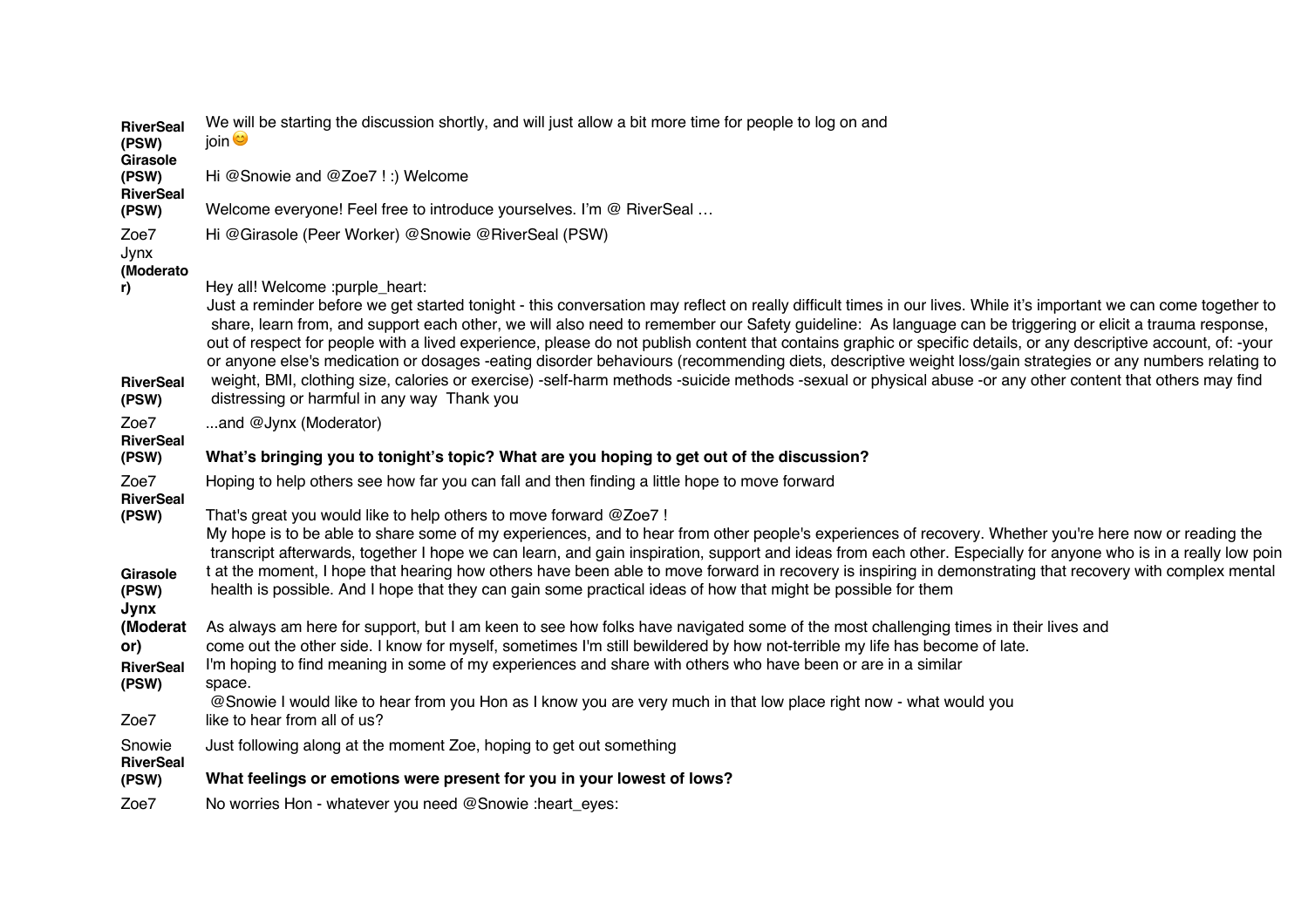| Zoe7<br>Snowie<br>Girasole<br>(PSW)         | Hopelessness, numbness, despair at the world, hating life and myself, not feeling there was any point to anything and<br>certainly no future I wanted to be part of<br>My lowest of lows is feeling like nothing will help. Feeling like the only option I have left is to remove myself<br>from this world<br>At one stage my mental health interfered with my relationships, friendships, education, work, leisure- everything, really. Even when I wanted nothing more<br>than to be able to do certain things, chronic anxiety (a result of relational trauma) held me back. I felt really dissatisfied with my life, alone, and not very<br>hopeful for the future. I didn't know anyone who could show that recovery was possible. And I felt very frustrated at myself, like it was a fault of me as a<br>person that I struggled to do the things that I wanted to do. |
|---------------------------------------------|--------------------------------------------------------------------------------------------------------------------------------------------------------------------------------------------------------------------------------------------------------------------------------------------------------------------------------------------------------------------------------------------------------------------------------------------------------------------------------------------------------------------------------------------------------------------------------------------------------------------------------------------------------------------------------------------------------------------------------------------------------------------------------------------------------------------------------------------------------------------------------|
| Zoe7<br><b>RiverSeal</b><br>(PSW)<br>Jynx   | Yep - know that one well @Snowie<br>I was challenged with ruminating thoughts about my past and the hard times created by not understanding my mental<br>health experience and feeling like it was out of my control.                                                                                                                                                                                                                                                                                                                                                                                                                                                                                                                                                                                                                                                          |
| (Moderato<br>r)<br>Girasole                 | Same @Snowie it's a rough spot to be. Sometimes for me it has felt like there's a gaping chasm in my chest that<br>gnaws at me. Emotionally hollow.                                                                                                                                                                                                                                                                                                                                                                                                                                                                                                                                                                                                                                                                                                                            |
| (PSW)<br><b>RiverSeal</b>                   | Feeling like it was out of your control - I can really relate to that @RiverSeal (PSW)<br>Was there a moment of awareness in time for you where you realised that you needed to make changes in your life? A                                                                                                                                                                                                                                                                                                                                                                                                                                                                                                                                                                                                                                                                   |
| (PSW)                                       | "turning point" motivated you to start making changes, where you didn't want things to continue the same anymore?<br>No there really wasn't @RiverSeal (PSW) For me it was more a matter of surviving, having support, finding the right medication to                                                                                                                                                                                                                                                                                                                                                                                                                                                                                                                                                                                                                         |
| Zoe7                                        | help me begin to 'feel' anything again and for those constant thoughts of suicide to dimish                                                                                                                                                                                                                                                                                                                                                                                                                                                                                                                                                                                                                                                                                                                                                                                    |
| <b>RiverSeal</b><br>(PSW)                   | Mine was getting my diagnosis and finding myself in a low position with employment and life in general and not being able<br>to sustain the way I was living due to my mental health.                                                                                                                                                                                                                                                                                                                                                                                                                                                                                                                                                                                                                                                                                          |
| Jynx<br>(Moderato<br>r)<br><b>RiverSeal</b> | I think I had a lot of little 'turning points' - small moments where something would really hit me in a way that in hindsight, I realise were factors that helped to<br>instigate change. Being confronted with deeply challenging realisations, having close friends observe certain maladaptive beliefs in me, having others believe in<br>me, and realising I did have capacity to change, are all examples.<br>I had a long journey finding the right medication too @Zoe7 and a very common story in mental health                                                                                                                                                                                                                                                                                                                                                        |
| (PSW)<br><b>Girasole</b><br>(PSW)<br>Zoe7   | spaces<br>Even though I'd struggled for years, there reached a point where I'd just missed out on so many things that I really, really wanted. It made me contemplate<br>and look ahead towards the rest of my life, imagining not being able to do the things that I wanted - constantly missing out on opportunities, relationships,<br>friendships- life itself. I felt so overwhelmed, frustrated, and hopeless thinking of that. I decided I didn't want that for my future. I really didn't want to have a<br>life filled with regrets and what-ifs. I wanted to be able to live life; I wanted to be able to be happy.<br>At my lowest there was no 'looking forward', no 'looking to the future', nothing I wanted to do, achieve or want<br>for myself                                                                                                                |
| Snowie<br><b>RiverSeal</b><br>(PSW)         | I am hoping my turning point is my family. Trying to continue for them<br>@Zoe7 It's that cloud that seems to come over you when your mental health is not in a good place, challenging to<br>overcome at times.                                                                                                                                                                                                                                                                                                                                                                                                                                                                                                                                                                                                                                                               |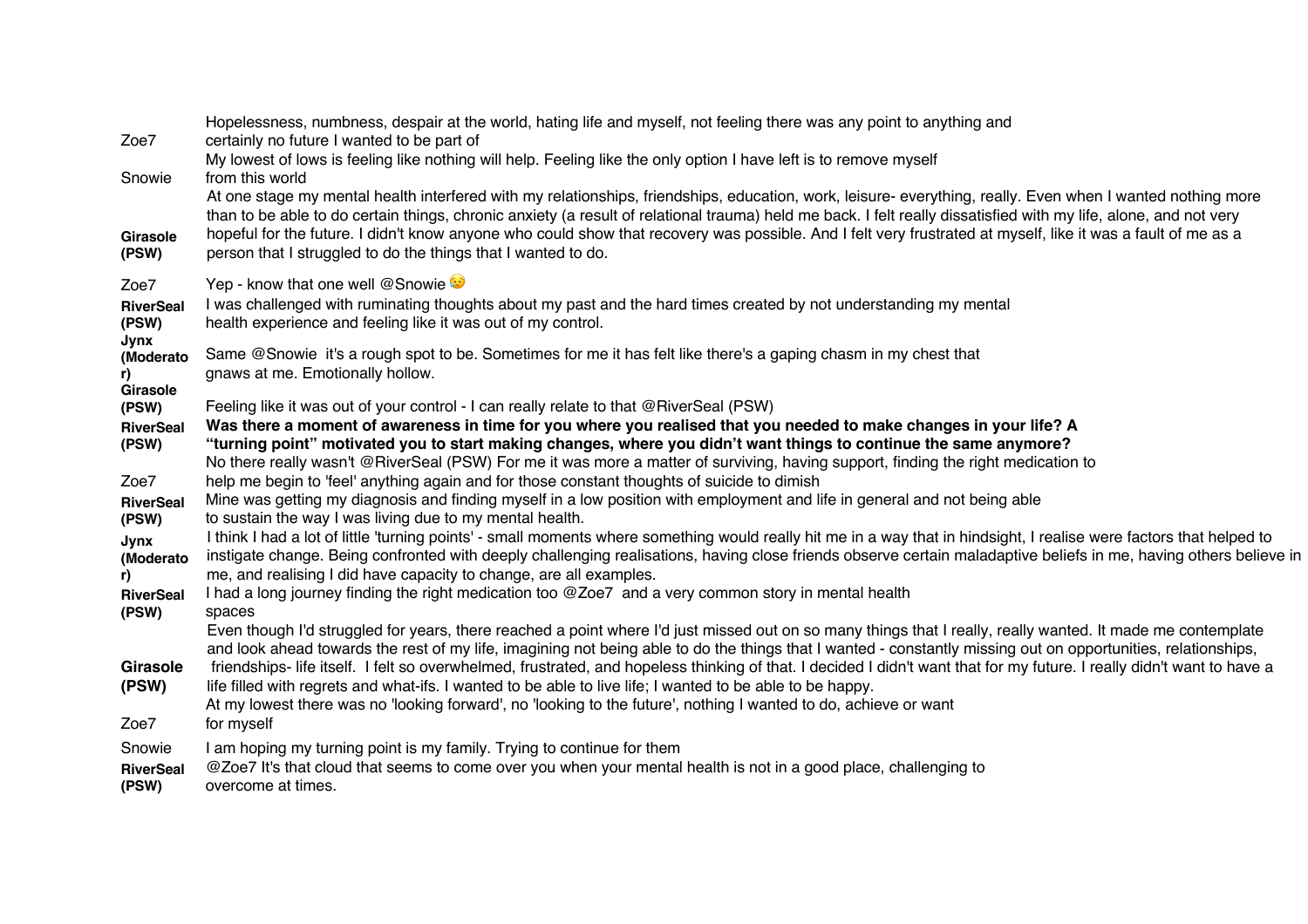| Zoe7                                                           | It was more than a cloud @RiverSeal (PSW) Everyday I was continuing to drown over and over again and I was<br>not looking to swim at all                                                                                                                                                                                                                                                                                                                                                                                                                                                                                                                                                                                                                                                                                                                                                                                                                                                                                  |
|----------------------------------------------------------------|---------------------------------------------------------------------------------------------------------------------------------------------------------------------------------------------------------------------------------------------------------------------------------------------------------------------------------------------------------------------------------------------------------------------------------------------------------------------------------------------------------------------------------------------------------------------------------------------------------------------------------------------------------------------------------------------------------------------------------------------------------------------------------------------------------------------------------------------------------------------------------------------------------------------------------------------------------------------------------------------------------------------------|
| <b>RiverSeal</b><br>(PSW)<br>Jynx<br>(Moderato                 | @Snowie Your family can be really positive support and something to really hold onto                                                                                                                                                                                                                                                                                                                                                                                                                                                                                                                                                                                                                                                                                                                                                                                                                                                                                                                                      |
| r)<br><b>RiverSeal</b><br>(PSW)                                | @Snowie A wholesome motivator for sure. Our connections are so, so important.<br>Often at these times we can benefit from the support of others more than ever – whether that support is professional or<br>personal. What supports helped you to get through these difficult times in your life?<br>My support team, the SANE counsellors and above all - my friends on SANE cannot thank them all enough for being with me for                                                                                                                                                                                                                                                                                                                                                                                                                                                                                                                                                                                          |
| Zoe7                                                           | months on end, holding me up when I could not do that myself and continuing to believe in ME                                                                                                                                                                                                                                                                                                                                                                                                                                                                                                                                                                                                                                                                                                                                                                                                                                                                                                                              |
| Zoe7<br>Jynx                                                   | Without SANE I would not be here tonight                                                                                                                                                                                                                                                                                                                                                                                                                                                                                                                                                                                                                                                                                                                                                                                                                                                                                                                                                                                  |
| (Moderato<br>r)<br>Jynx<br>(Moderato                           | One big factor for me was the day I decided for myself to seek therapy, as opposed to the multitude of previous occasions where I had<br>been pushed into therapy by well-meaning friends. But also, finding the right friendship support has also been a huge factor.                                                                                                                                                                                                                                                                                                                                                                                                                                                                                                                                                                                                                                                                                                                                                    |
| r)<br><b>RiverSeal</b><br>(PSW)<br>Snowie                      | @Zoe7 The wholesomeness is overwhelming! :heart_eyes: :purple_heart: :green_heart:<br>My professional supports were amazing and I had a really good experience with some dedicated workers who made a big impact on my<br>recovery. Though I couldn't have made the progress I made without the support of my family even though they are interstate.<br>I find it hard to speak to supports when things are difficult. It is like I close up and am inside my head all alone. But my psychologist does<br>help me in different ways. Also my friends on SANE help by understanding without me having to put a lot of it into words.                                                                                                                                                                                                                                                                                                                                                                                      |
|                                                                | @Snowie                                                                                                                                                                                                                                                                                                                                                                                                                                                                                                                                                                                                                                                                                                                                                                                                                                                                                                                                                                                                                   |
| Zoe7<br>Girasole<br>(PSW)<br><b>RiverSeal</b><br>(PSW)<br>Zoe7 | For me, that at that turning point was when I finally made the decision to re-connect with professional support. I found regular professional support to be<br>incredibly helpful. Slowly over time, I came to develop good friendships and build community connections, and these are also really important in my ongoing<br>mental health recovery. My life didn't drastically improve overnight; I don't think that's how it works. Simply by keeping on going (with even just one good<br>support), it allowed more and more good things to come into my life with time<br>@Snowie It can be challenging when you close up and can't get your thoughts into words. Great that your<br>psychologist is working well with you!<br>I personally had around the clock support from my GP. psych and to a smaller extent my pdoc but I could also always rely on the support of<br>the members and moderators/counsellors on SANE - anytime of the day or night without them all it would have been a very different story |
| Girasole<br>(PSW)<br>Zoe7                                      | Yes @Zoe7 I'm appreciating how important it is to be able to have good and reliable supports!<br>It took some time to get everyone in place @Girasole (Peer Worker) but my GP went above and beyond to do all that for me. I did not have to contact or talk<br>to anyone - she did that all for me - I just attending appointments when I got them and it worked out my GP had found exactly the right ones for me she<br>also got me onto SANE - so I owe her everything                                                                                                                                                                                                                                                                                                                                                                                                                                                                                                                                                |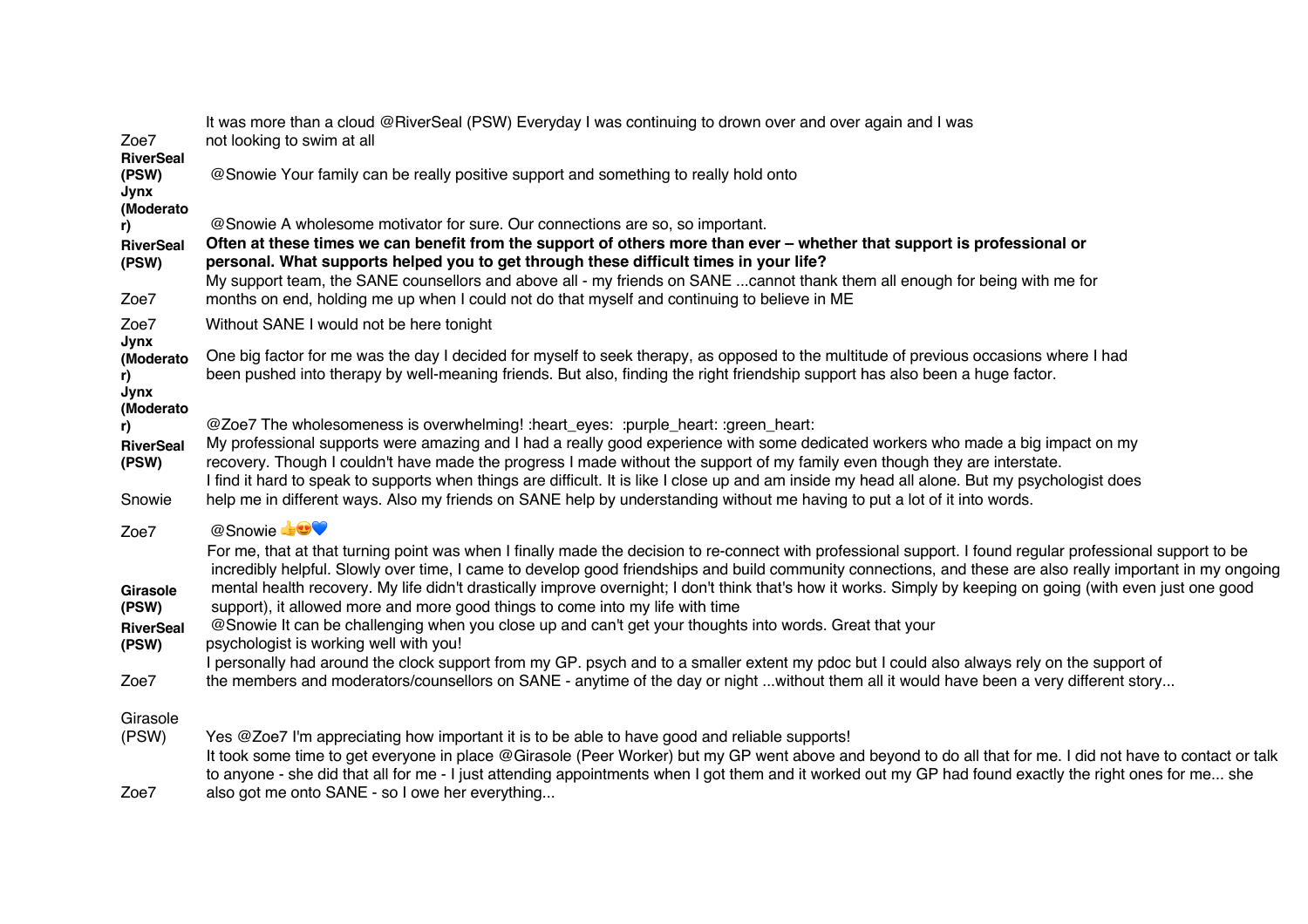| tyme<br>(PSW)<br><b>RiverSeal</b><br>(PSW)<br>Girasole<br>(PSW)<br><b>RiverSeal</b><br>(PSW)                                                                            | That's so great to hear $@$ zoe 7!<br>It's amazing how our community of peers has such a positive influence on our mental health and we share our<br>experiences and successes with each other.<br>That's amazing @Zoe7 !<br>Have there been any other things besides personal/professional support that have been formative or helpful for you in<br>your own recovery? E.g. a book, a youtube video, a song, artist or album, an artwork?                                                                                                                                                                                                                                                                                                                                                                                                                                                   |
|-------------------------------------------------------------------------------------------------------------------------------------------------------------------------|-----------------------------------------------------------------------------------------------------------------------------------------------------------------------------------------------------------------------------------------------------------------------------------------------------------------------------------------------------------------------------------------------------------------------------------------------------------------------------------------------------------------------------------------------------------------------------------------------------------------------------------------------------------------------------------------------------------------------------------------------------------------------------------------------------------------------------------------------------------------------------------------------|
| Zoe7<br>Girasole<br>(PSW)<br>tyme<br>(PSW)<br><b>RiverSeal</b><br>(PSW)<br>Zoe7                                                                                         | Art became a massive impetus to do things and getting back to work made a huge impact<br>Amazing @Zoe7 - I'm curious to hear what kind of art had that impact on you? :)<br>For, being in nature was a huge benefit<br>Yes definitely YouTube (some amazing channels) and google as a source of information in general<br>Actually - it was connecting with other like minded peers and we began doing the same projects but in our own styles.<br>That then led me to getting back into my own art                                                                                                                                                                                                                                                                                                                                                                                           |
| Girasole<br>(PSW)<br>Jynx<br>(Moderato<br>r).<br><b>RiverSeal</b><br>(PSW)<br>Zoe7<br>Jynx<br>(Moderat<br>or)<br><b>RiverSeal</b><br>(PSW)<br><b>RiverSeal</b><br>(PSW) | Honestly, at a time where I was quite isolated, online spaces became really helpful. As an example, to be able to see regular reminders through this blog<br>https://gentle-reminder.tumblr.com/ of statements like "you deserve kindness and respect" - at a time in my life where I wasn't being treated that way these<br>gave me food for thought, which helped to nurture my sense of self-worth over time. I also was inspired by some music with similar themes. Now I see my<br>relationships as a key part of my recovery - to have people in my life treat me with respect, to feel safe - these are critical to my recovery, compared to if I were<br>surrounded with people who otherwisedisrespect me or bring up trauma<br>Learning to take joy in the little things - in the smell of a thunderstorm, in dancing to a song I love, in watching a<br>dog play, stuff like that. |
|                                                                                                                                                                         | Art is a really grounding activity and great that you found it helpful! @Zoe7<br>In a strange kind of way - being unwell gave me time to do the things I had always wanted to do but never had the<br>time - so it was healing being unwell lol<br>@Zoe7 what a beautiful way to see the light through the darkness :partly_sunny:                                                                                                                                                                                                                                                                                                                                                                                                                                                                                                                                                            |
|                                                                                                                                                                         | It can give you that space @Zoe7 to grow and achieve things that you otherwise wouldn't have time for<br>What were some of the things you have learned from these experiences?                                                                                                                                                                                                                                                                                                                                                                                                                                                                                                                                                                                                                                                                                                                |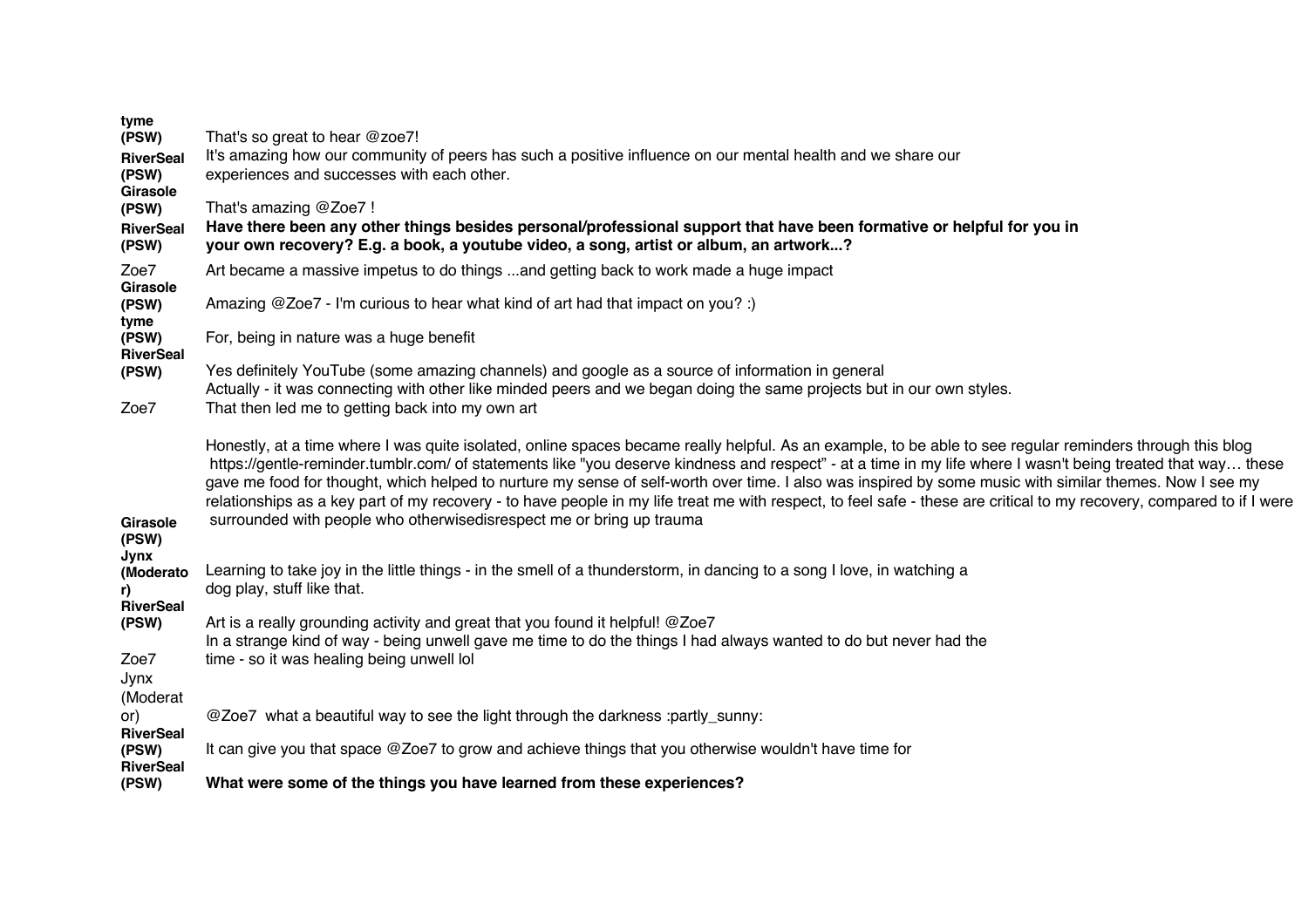| Zoe7<br><b>RiverSeal</b>              | What experiences exactly @RiverSeal (PSW) ?                                                                                                                                                                                                                                                                                                                                                                            |
|---------------------------------------|------------------------------------------------------------------------------------------------------------------------------------------------------------------------------------------------------------------------------------------------------------------------------------------------------------------------------------------------------------------------------------------------------------------------|
| (PSW)<br>Jynx                         | I've learned that I have a strong drive and will that I always had but didn't give myself credit for having.                                                                                                                                                                                                                                                                                                           |
| (Moderato<br>r).<br>Girasole          | I think to answer, I'll share a line from one of my favourite Alt-J songs - "Like all good fruit, the balance of life is in<br>the ripe and ruin."                                                                                                                                                                                                                                                                     |
| (PSW)                                 | Recovery from our low points @Zoe7 :)                                                                                                                                                                                                                                                                                                                                                                                  |
| Zoe7<br><b>RiverSeal</b>              | That we cannot do it all alone but it is only ourselves that can change things also                                                                                                                                                                                                                                                                                                                                    |
| (PSW)                                 | @Zoe7 Yeh things from your experience of recovery and and the challenges you faced<br>I've learned that recovery for me is an ongoing thing- its not a point that I've 'reached,' after which I don't have to think about my mental health anymore.<br>There will always be new experiences and challenges in life - I see my mental health recovery as an active, ongoing effort for the rest of my life. Which to me |
| Girasole<br>(PSW)<br><b>RiverSeal</b> | means ongoing professional support to maintain my mental health, and not assuming that "I"ll be fine" if I completely disengage from professional support.<br>I've also learned that I can get through anything life throws at me-because I have. And that things can improve, even when it seems hopeless                                                                                                             |
| (PSW)                                 | @Zoe7 Yes very true! Believing in yourself while allowing others into your life<br>Learning to take on a more positive approach, letting the smaller things go (feeling them as they are first and not pushing them aside but then knowing you<br>cannot change things in the past) - that was probably the biggest turning point for me in my recovery - choosing to say 'these things have not defeated              |
| Zoe7<br>Girasole                      | me' and I can move on knowing who I am and the strength I have                                                                                                                                                                                                                                                                                                                                                         |
| (PSW)                                 | Hi @Apc ! Welcome to the chat :)                                                                                                                                                                                                                                                                                                                                                                                       |
| <b>RiverSeal</b><br>(PSW)             | If you've made changes and progress in your recovery, how is your life different now compared to before? For anyone<br>not quite there yet, what are you hoping for? What kind of life are you working towards?                                                                                                                                                                                                        |
| Girasole<br>(PSW)                     | Hey @The Hams ! Welcome :)                                                                                                                                                                                                                                                                                                                                                                                             |
| The<br>Hams                           | Hi all. Just outside atm watching the massive storm I hear lowest of lows is the theme - storms are appropriate<br>metaphors I guess                                                                                                                                                                                                                                                                                   |
| Zoe7                                  | My life is very different. I have a much better balance in my life. Work is no longer everything I feel gives me meaning and I am enjoying working much<br>more as a result. I can 'walk away' from situations that I do not want to be in or make me feel uncomfortable/stressed/unsafe and can also voice my own<br>thoughts when needed to say something is not okay                                                |
|                                       |                                                                                                                                                                                                                                                                                                                                                                                                                        |
| Zoe7<br><b>Girasole</b>               | I am also much more able to ask for help and know when I need time to myself or seek that support                                                                                                                                                                                                                                                                                                                      |
| (PSW)<br>The                          | That's amazing @Zoe7, I simply love to hear this for you :purple_heart:                                                                                                                                                                                                                                                                                                                                                |
| Hams                                  | Good onya Zoe7 :)                                                                                                                                                                                                                                                                                                                                                                                                      |
| Zoe7                                  | Thanks @Girasole (Peer Worker) and @The Hams                                                                                                                                                                                                                                                                                                                                                                           |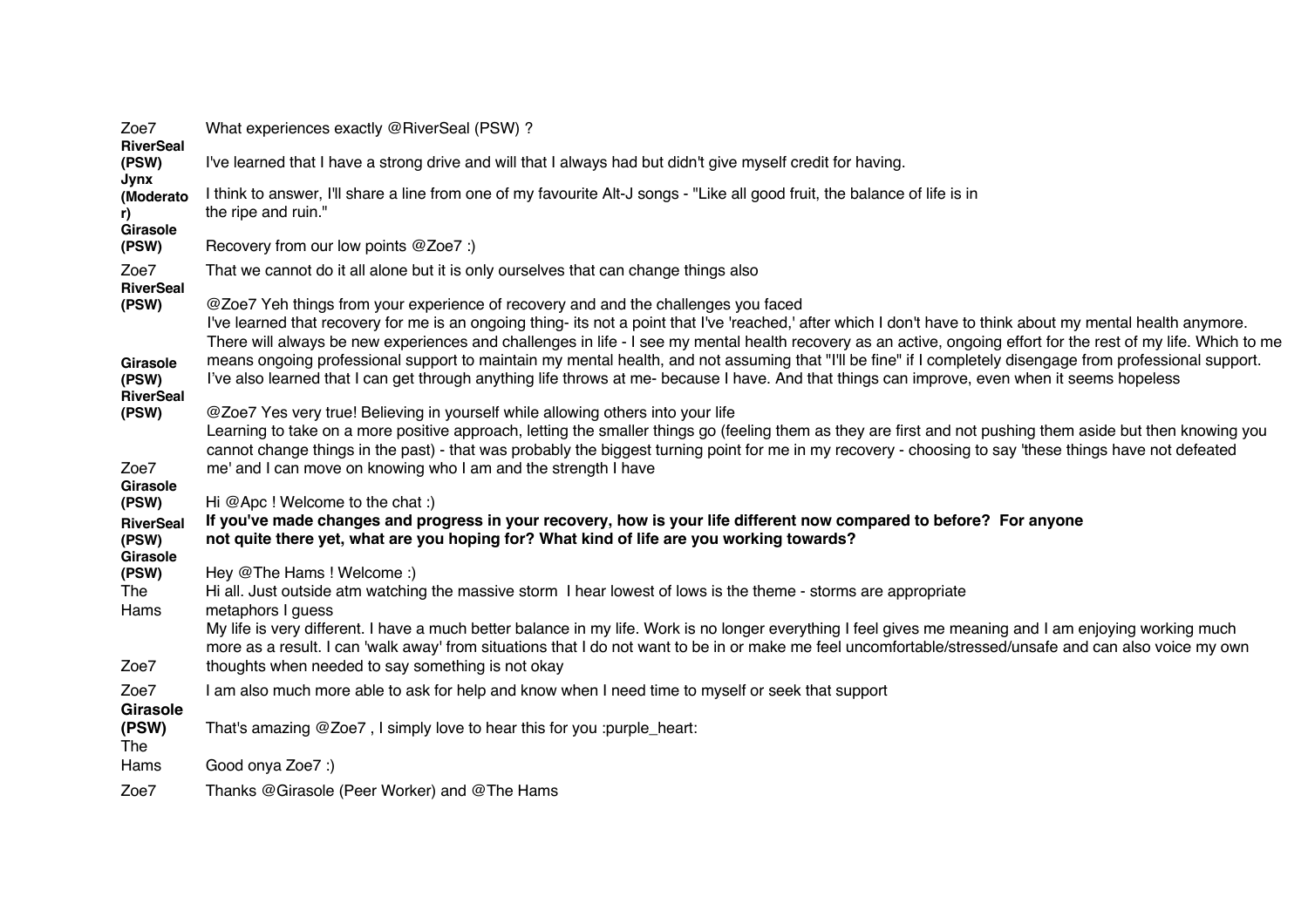| Jynx<br>(Moderat<br>or)<br>Girasole<br>(PSW) | Amazing @Zoe7! And yeah, I feel similarly, that I am more aware of my needs and when I might be heading towards a challenging time for my MH,<br>thus can put supports in place before it gets bad and gets too hard to do so. But also know I'm still always learning and growing and giving myself<br>permission to 'mess up' sometimes<br>While there are absolutely still things I struggle with, I also can't believe quite how far I've come. From a time where I felt like I had no close friends, to having<br>a close network of deep, supportive friendships. From struggling to connect romantically with others, to having an amazing relationship with my partner.<br>From being closeted, to being connected to so many people in the LGBTIAQ+ community, and feeling that warmth and acceptance most places in my life.<br>From being surrounded by unhealthy relationships, to only tolerating respectful relationships in my life. I think that little-by-little, with support and enough time<br>and the right motivation & commitment, these kinds of things could happen. Each person's recovery will happen at their own pace, but at any stage if you<br>find yourself frustrated with your progress, I'd offer a suggestion of being gentle with yourself (because it's a lot we're all unpacking and trying to heal from!);<br>recognise all the effort and commitment you've given to your wellbeing; and focus on what IS good that you can nurture- even if it's just one thing.<br>So I feel this chat has been a lot about how 'well' I am generally doing but it seems the appropriate time to ask - what do we do |
|----------------------------------------------|--------------------------------------------------------------------------------------------------------------------------------------------------------------------------------------------------------------------------------------------------------------------------------------------------------------------------------------------------------------------------------------------------------------------------------------------------------------------------------------------------------------------------------------------------------------------------------------------------------------------------------------------------------------------------------------------------------------------------------------------------------------------------------------------------------------------------------------------------------------------------------------------------------------------------------------------------------------------------------------------------------------------------------------------------------------------------------------------------------------------------------------------------------------------------------------------------------------------------------------------------------------------------------------------------------------------------------------------------------------------------------------------------------------------------------------------------------------------------------------------------------------------------------------------------------------------------------------------------------------------------------------------------|
| Zoe7<br>The                                  | when there is not light at the end of the tunnel and how can we 'survive' that lowest of times?                                                                                                                                                                                                                                                                                                                                                                                                                                                                                                                                                                                                                                                                                                                                                                                                                                                                                                                                                                                                                                                                                                                                                                                                                                                                                                                                                                                                                                                                                                                                                  |
| Hams                                         | I can relate to those themes @Girasole (Peer Worker)<br>I am trying to work towards a life outside of my mental illness. It feels like it is taking over every part of                                                                                                                                                                                                                                                                                                                                                                                                                                                                                                                                                                                                                                                                                                                                                                                                                                                                                                                                                                                                                                                                                                                                                                                                                                                                                                                                                                                                                                                                           |
| Snowie                                       | me.                                                                                                                                                                                                                                                                                                                                                                                                                                                                                                                                                                                                                                                                                                                                                                                                                                                                                                                                                                                                                                                                                                                                                                                                                                                                                                                                                                                                                                                                                                                                                                                                                                              |
| The<br>Hams                                  | Sometimes the smallest things can help. In my darkest moments I found that to be quite enriching. Just thinking to<br>myself "so long as I don't hurt myself" it's okay.                                                                                                                                                                                                                                                                                                                                                                                                                                                                                                                                                                                                                                                                                                                                                                                                                                                                                                                                                                                                                                                                                                                                                                                                                                                                                                                                                                                                                                                                         |
| Jynx                                         |                                                                                                                                                                                                                                                                                                                                                                                                                                                                                                                                                                                                                                                                                                                                                                                                                                                                                                                                                                                                                                                                                                                                                                                                                                                                                                                                                                                                                                                                                                                                                                                                                                                  |
| (Moderat                                     | I think for me it has been helpful to remind myself that so far I have survived 100% of my lowest of lows, and                                                                                                                                                                                                                                                                                                                                                                                                                                                                                                                                                                                                                                                                                                                                                                                                                                                                                                                                                                                                                                                                                                                                                                                                                                                                                                                                                                                                                                                                                                                                   |
| or)<br>The                                   | can do so again.<br>On that romance topic - it can be hard being young now as the expectation is that we are always in relationships or something like                                                                                                                                                                                                                                                                                                                                                                                                                                                                                                                                                                                                                                                                                                                                                                                                                                                                                                                                                                                                                                                                                                                                                                                                                                                                                                                                                                                                                                                                                           |
| Hams                                         | that. It can influence our self perception and it can hurt when we are struggling mentally                                                                                                                                                                                                                                                                                                                                                                                                                                                                                                                                                                                                                                                                                                                                                                                                                                                                                                                                                                                                                                                                                                                                                                                                                                                                                                                                                                                                                                                                                                                                                       |
| <b>RiverSeal</b>                             | @Zoe7 For me it's part of the journey realizing that life has challenges that you need to learn, sometimes how to work through                                                                                                                                                                                                                                                                                                                                                                                                                                                                                                                                                                                                                                                                                                                                                                                                                                                                                                                                                                                                                                                                                                                                                                                                                                                                                                                                                                                                                                                                                                                   |
| (PSW)                                        | but there are always options or things to learn that can change your life in the now.                                                                                                                                                                                                                                                                                                                                                                                                                                                                                                                                                                                                                                                                                                                                                                                                                                                                                                                                                                                                                                                                                                                                                                                                                                                                                                                                                                                                                                                                                                                                                            |
| Zoe7                                         | Totally agree @RiverSeal (PSW)                                                                                                                                                                                                                                                                                                                                                                                                                                                                                                                                                                                                                                                                                                                                                                                                                                                                                                                                                                                                                                                                                                                                                                                                                                                                                                                                                                                                                                                                                                                                                                                                                   |
| <b>RiverSeal</b><br>(PSW)                    | Have you learned anything helpful from others' experiences here tonight that you might be able to apply in<br>your own life? If yes, what did you learn?                                                                                                                                                                                                                                                                                                                                                                                                                                                                                                                                                                                                                                                                                                                                                                                                                                                                                                                                                                                                                                                                                                                                                                                                                                                                                                                                                                                                                                                                                         |
| The                                          | In the end we are not defined by our MH - Sometimes it feels we are but we aren't by default. Lows end                                                                                                                                                                                                                                                                                                                                                                                                                                                                                                                                                                                                                                                                                                                                                                                                                                                                                                                                                                                                                                                                                                                                                                                                                                                                                                                                                                                                                                                                                                                                           |
| Hams                                         | eventually.                                                                                                                                                                                                                                                                                                                                                                                                                                                                                                                                                                                                                                                                                                                                                                                                                                                                                                                                                                                                                                                                                                                                                                                                                                                                                                                                                                                                                                                                                                                                                                                                                                      |
|                                              | @Zoe7 I liked a few things you said - "That we cannot do it all alone but it is only ourselves that can change things also" And how it can be                                                                                                                                                                                                                                                                                                                                                                                                                                                                                                                                                                                                                                                                                                                                                                                                                                                                                                                                                                                                                                                                                                                                                                                                                                                                                                                                                                                                                                                                                                    |
| Girasole<br>(PSW)<br>The                     | good to let "the smaller things go (feeling them as they are first and not pushing them aside but then knowing you cannot change things in the<br>$past)"$ :)                                                                                                                                                                                                                                                                                                                                                                                                                                                                                                                                                                                                                                                                                                                                                                                                                                                                                                                                                                                                                                                                                                                                                                                                                                                                                                                                                                                                                                                                                    |
| Hams                                         | Good night all and thanks for sharing. Sorry i was here only a short time.                                                                                                                                                                                                                                                                                                                                                                                                                                                                                                                                                                                                                                                                                                                                                                                                                                                                                                                                                                                                                                                                                                                                                                                                                                                                                                                                                                                                                                                                                                                                                                       |
|                                              |                                                                                                                                                                                                                                                                                                                                                                                                                                                                                                                                                                                                                                                                                                                                                                                                                                                                                                                                                                                                                                                                                                                                                                                                                                                                                                                                                                                                                                                                                                                                                                                                                                                  |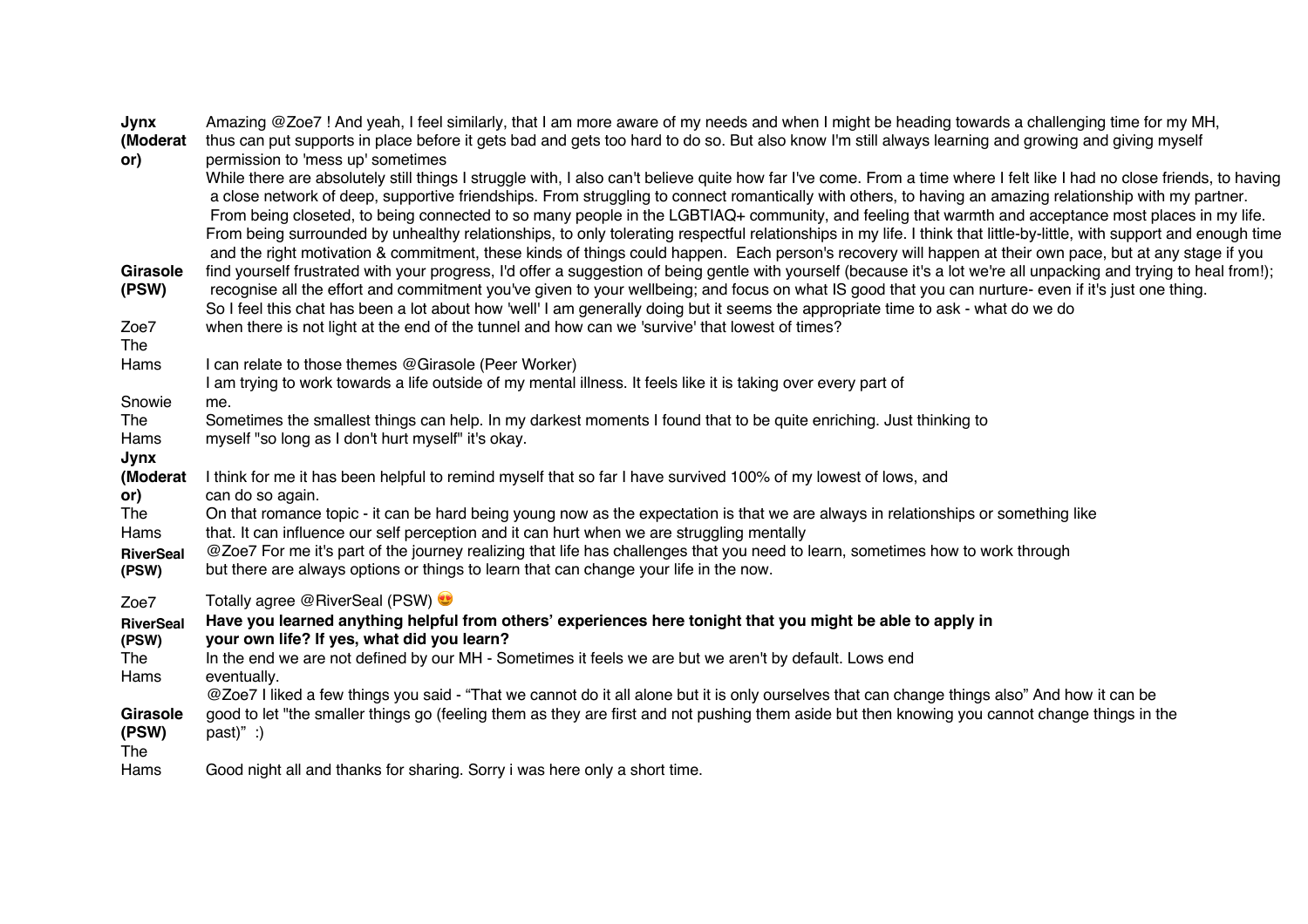|                           | To keep holding up those we love (@Snowie for example ), holding that space for them and encouraging others to continue to reach out<br>for help and support until they feel they are at a place themselves that they can do that on their own. It is about care, empathy and |
|---------------------------|-------------------------------------------------------------------------------------------------------------------------------------------------------------------------------------------------------------------------------------------------------------------------------|
| Zoe7                      | empowerment.                                                                                                                                                                                                                                                                  |
| <b>RiverSeal</b><br>(PSW) | I have learned that reaching out to your peers is something common we have and there are some really positive<br>connections in this community                                                                                                                                |
|                           | Massive positives in being part of this community @RiverSeal (PSW)  life changing is not too a strong term from                                                                                                                                                               |
| Zoe7                      | my point of view $\bullet$                                                                                                                                                                                                                                                    |
| Jynx<br>(Moderat          | Yes it is a blessing to be witness to the lifting up of others that happens so frequently in this community! Lifts me                                                                                                                                                         |
| or)                       | up just reading along                                                                                                                                                                                                                                                         |
| <b>RiverSeal</b>          | @Zoe7 Great to hear!!                                                                                                                                                                                                                                                         |
| (PSW)<br><b>RiverSeal</b> | Tonight's topic may have brought up some heavy feelings as we talked about challenging emotions, difficult situation and                                                                                                                                                      |
| (PSW)                     | hard things to remember and talk about. Would some self-care be helpful for you after we finish? If so, what might you do?                                                                                                                                                    |
| Zoe7                      | Just back to work for me @RiverSeal (PSW)                                                                                                                                                                                                                                     |
|                           | I will be taking my meds and going to try and sleep. If that doesn't work then I will listen to some recordings my<br>psych sent me                                                                                                                                           |
| Snowie<br>Jynx            |                                                                                                                                                                                                                                                                               |
| (Moderato                 | Always good to have a backup plan @Snowie ;) I'll be playing with my kitten and finishing a game I've been<br>plodding along through                                                                                                                                          |
| r)<br><b>Girasole</b>     | I think I'm just going to focus on some basic things - trying to get a decent sleep, having a shower, maybe having a                                                                                                                                                          |
| (PSW)                     | cold snack (it's very hot where I am!)                                                                                                                                                                                                                                        |
| <b>RiverSeal</b>          | @Snowie Meditation and ground is good when you are having difficulty sleeping if you have an y apps you<br>can use                                                                                                                                                            |
| (PSW)                     | We'd like to invite you to complete a survey reflecting on your experience in this Peer Group Chat. As we're trialling this                                                                                                                                                   |
| RiverSeal                 | service, we'd love to hear any feedback you may have. It will only take a few minutes to complete. Please click this                                                                                                                                                          |
| (PSW)                     | link: https://sane.au1.qualtrics.com/jfe/form/SV_5uUF0sHJRKQ6wyW                                                                                                                                                                                                              |
| Zoe7                      | Meditation is quite triggering for me so don't use any of those apps                                                                                                                                                                                                          |
| <b>RiverSeal</b><br>(PSW) | @Zoe7 Good you know what works as that can be challenging to figure out                                                                                                                                                                                                       |
|                           | ere are some further resources we recommend having a look at: 1 The importance of a breakdown - https://www.youtube.com/watch?v=HC3uUGCJpqs                                                                                                                                   |
| <b>RiverSeal</b>          | 2 What is post-traumatic growth? https://www.healthline.com/health/what-is-post-traumatic-growth 3. Let's talk about recovery - CHIME:                                                                                                                                        |
| (PSW)                     | https://www.youtube.com/watch?v=Tedjw6nslrU - What is mental health recovery, and what best supports it?                                                                                                                                                                      |
| Zoe7<br><b>RiverSeal</b>  | Goodnight all - hoping for peace and light for you all.                                                                                                                                                                                                                       |
| (PSW)                     | Thank you all for a great night!!                                                                                                                                                                                                                                             |
|                           |                                                                                                                                                                                                                                                                               |